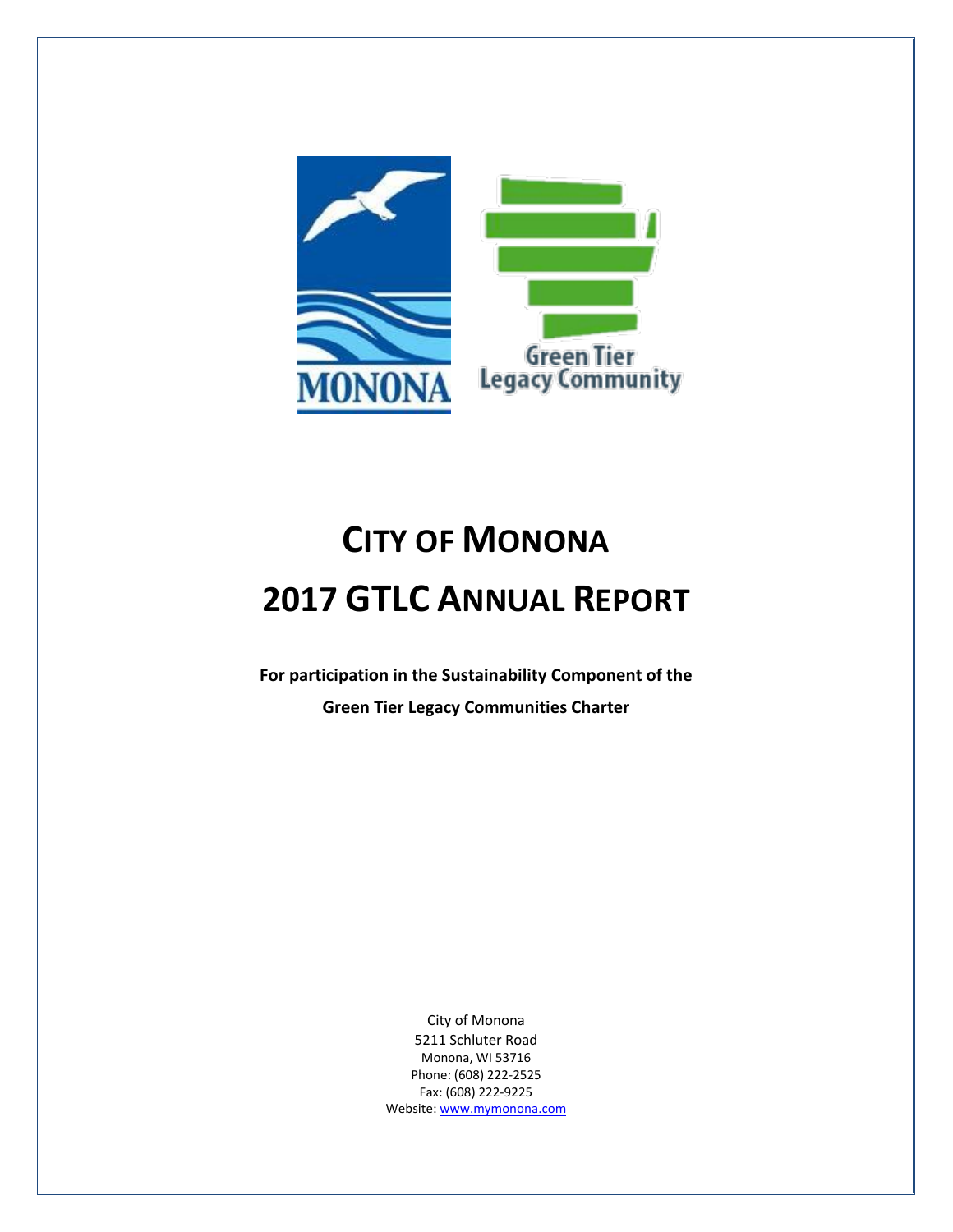# **Sustainability Mission Statement**

The mission statement of the Sustainability Committee is to guide and assist Monona's government, residents, and businesses to become a community that meets the needs of its present population without compromising the needs of future generations.

#### *"Sustainability in everything we do."*

Monona became a member of the Green Tier Legacy Communities Sustainability Component in July of 2012, under which the City agreed to carry out sustainability initiatives in five categories. The following report serves as a record for projects implemented throughout 2017.

## **2017 Sustainability Projects**

#### **Miscellaneous:**

- **Continued Monona Library Eco-Action Tuesday Presentations** These programs consistently have 20-30 community members in attendance, and are meant to educate and inform citizens on how they can live more sustainably. Programs range from performing household energy audits and energy efficient technologies, to canning, preserving, and fermenting fruits and vegetables from backyard gardens for winter.
- **Ongoing WVMO Radio Series and YouTube Videos** Monona's Media Department has continued to produce content to raise sustainability awareness amongst citizens. Segments like Kids Naturally and videos detailing City procedures (City meetings, Public Works projects) allow community members to engage with their local government and learn about ongoing sustainability initiatives.
- **Upgraded Copy Machine** The City Administration office purchased a new copy machine in 2017. The settings are defaulted to black and white, double sided printing.

#### **Build and Buy Green:**

- **Purchase of WECC Sustainable Products Toolkit** In 2017 Monona decided to pursue a sustainable purchasing policy, partnering with WECC for consultation services. Implementation of this plan will follow in 2018.
- **Urban Wood Program** 27 trees had to be cut down in Woodland Park during the summer of 2017 due to oak wilt. However, the logs were repurposed and milled into boards for reuse at the River Front Concession Stand, and other City projects, such as benches. All other trees (besides ash) that require cutting are sent to Purple Cow Organics to be turned into mulch, woodchips, or compost.

#### **Transportation:**

- **Purchase of an Electric Vehicle** A partnership between Monona's Parks & Recreation and Police Departments pooled resources in order to purchase an electric vehicle. The vehicle serves as a way to promote sustainability initiatives at community events and to familiarize citizens with these technologies.
- **Energy Efficiency in Vehicles** Monona's Public Works Department has downsized two of its vehicles, and has upgraded current vehicles with solar battery packs that allow for the vehicle to be turned off, but still have LED safety lights running.

#### **Land Use:**

- **Bird City WI** In 2017 Monona became a Bird City WI designee. The City government will continue to enhance the City's environment for birds, as well as educate the community on interactions between birds and people and the contributions birds make to a healthy ecosystem.
- **Urban Forestry Internship** A new internship was created in order to focus in on maintaining Monona's tree cover and maintenance.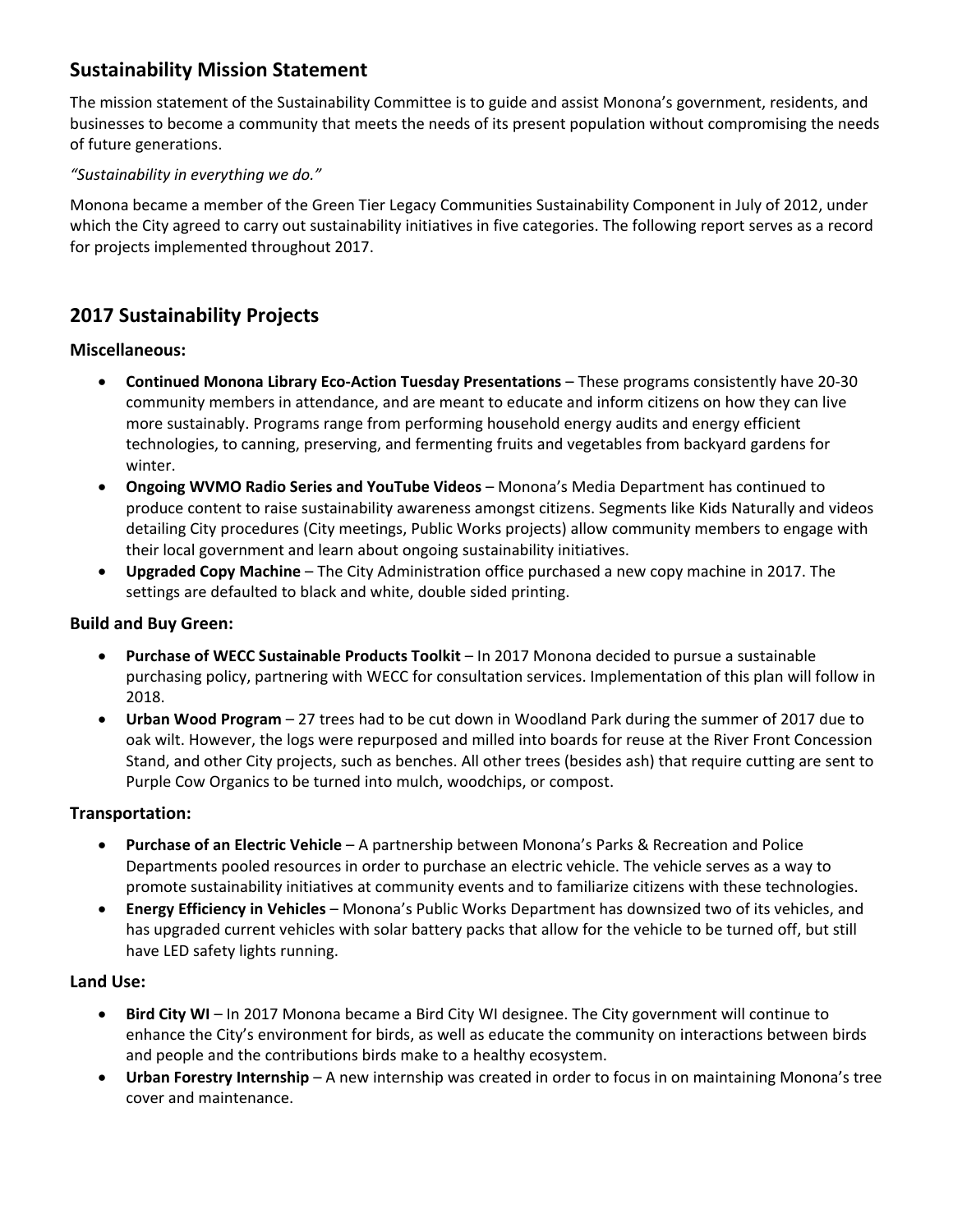#### **Energy:**

 **25 x 25 Plan Updates** – Energy data collected by the City indicates that Monona has increased the percentage of its renewable energy consumption; up to 16% of the total energy usage by the City is coming from Monona's solar panels. While no new panels were installed on City properties in 2017, a dramatic decrease in the amount of electricity used, 229,000 kWh, accounts for this change.

### **Water:**

- **Continued Adopt a Storm Drain and Leaf Management Program** Each year, Monona residents continue to protect our lakes by participating in these two programs. Public Works has the ability to get to each street every 12-14 business days with their leaf-vac trucks. Monona residents have adopted 63 storm drains.
- **Mitigating Inflow Infiltration** Upgrading the lining in manholes prevents grout buildup and in-fluid infiltration, thus lessening the contamination of Monona's water system.

### **Waste:**

- **Additional Recycling Bins in Parks** In order to create more opportunities for residents to cut down on waste, Monona's Parks Department has increased the number of recycling bins at park locations.
- **Reuse & Repurpose Drop-Off at Monona's Senior Center** Unwanted items can be brought in by community members to the Senior Center, where volunteers subsequently take them to thrift stores or proper disposal facilities.
- **Electronic Onboarding, Paychecks, and Billing** In 2017, all City employees are (and henceforth will be) hired and paid electronically in order to reduce paper usage. Additionally, the City has promoted electronic billing to residents when paying for utilities and City services. Over 200 sheets are saved per month from payroll alone.
- **TRACS Program for Monona Police Department** This software has been installed in all marked squad car laptops, and significantly reduces the paper required to process accident reports and issue citations.
- **Zero-Waste Events** The Parks & Recreation Department has promised on developing zero-waste events within Monona. An example of their progress and commitment to this goal is their purchase of a portable hydration station in order to reduce and eventually eliminate the sale of plastic water bottles at special events.
- **Laptops for Council Members** Laptops were purchased for council members in order to provide electronic packets for meetings, as opposed to printing off individual copies monthly. This program saves anywhere between 20-100 pages per council member, per meeting.
- **Better World Books Program** Old books from the Monona Public Library are donated to the 'Friends of the Library' book sales, or other organizations that take old books to be distributed globally.

## **Healthy Community Planning:**

 **Working with the Legacy Communities Alliance for Health (LCAH)** – Monona participated in planning sessions with the LCAH. LCAH worked with the Library, Planning Department, Parks/Rec. Department, Public Works, and Senior Center. Ultimately the City chose 1 topic to continue working with the LCAH in Sustainable Transportation Planning and Active Living.

## **Summary**

2017 was the second year the City of Monona operated under the Sustainability Plan of 2015. The plan has greatly helped City staff recognize all they ways they can, and already are, acting sustainably. Small, incremental changes such as electronic billing and documentation, increasing public access to natural spaces, and lighting and mechanic upgrades are all initiatives that benefit the environment, our bottom line, and overall quality of life living and working in the City of Monona.